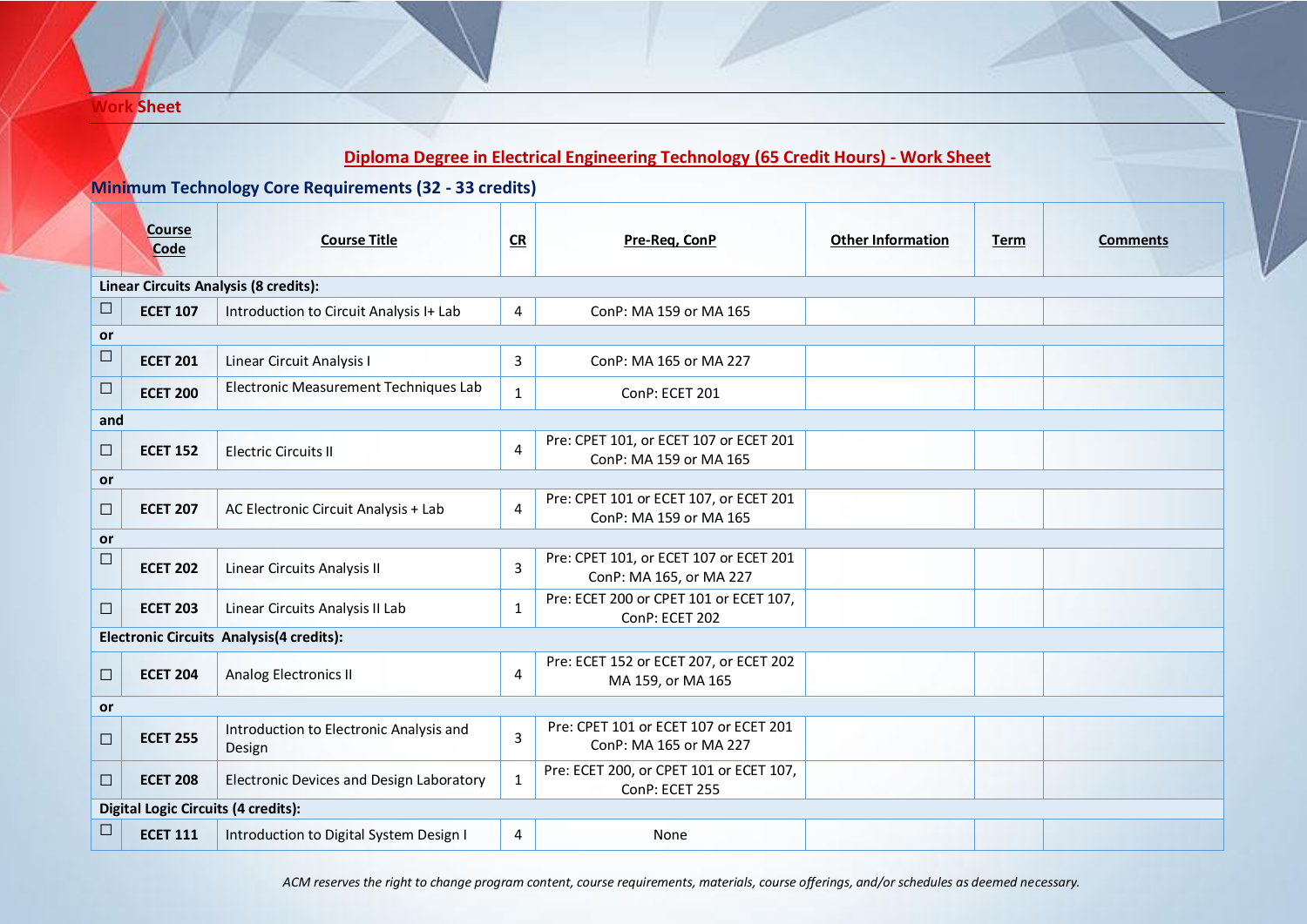| Microcontrollers and System Interfacing (4 credits): |                 |                                                                   |                |                                                    |  |  |  |  |  |  |
|------------------------------------------------------|-----------------|-------------------------------------------------------------------|----------------|----------------------------------------------------|--|--|--|--|--|--|
| п                                                    | <b>ECET 209</b> | Microprocessor Systems and Interfacing                            | $\overline{4}$ | Pre: ECET 111,<br>ConP: ENG 200                    |  |  |  |  |  |  |
| <b>Electric Power Control (4 credits):</b>           |                 |                                                                   |                |                                                    |  |  |  |  |  |  |
| О                                                    | <b>ECET 231</b> | Electrical Power Control + Lab                                    | $\overline{4}$ | Pre: ECET 204 or ECET 255 and, MA 227<br>or MA 165 |  |  |  |  |  |  |
| or                                                   |                 |                                                                   |                |                                                    |  |  |  |  |  |  |
| □                                                    | <b>ECET 321</b> | <b>Electromechanical Motion Devices</b>                           | 3              | Pre: ECET 152, or ECET 202                         |  |  |  |  |  |  |
| $\Box$                                               | <b>ECET 323</b> | Electromechanical Motion Devices and<br><b>Systems Laboratory</b> | $\mathbf{1}$   | ConP: ECET 321                                     |  |  |  |  |  |  |
|                                                      |                 | <b>Computer Programming Fundamentals(3 credits):</b>              |                |                                                    |  |  |  |  |  |  |
| $\Box$                                               | <b>ENG 200</b>  | Programming Applications for Engineering                          | 3              | Pre: ET 106 or ET 131                              |  |  |  |  |  |  |
|                                                      |                 | <b>Engineering Technology Project (3 credits):</b>                |                |                                                    |  |  |  |  |  |  |
| $\Box$                                               | <b>ECET 297</b> | Electronic system Design + Lab                                    | $\overline{3}$ | Pre: ECET 204 or ECET 255 and ECET<br>208          |  |  |  |  |  |  |
|                                                      |                 | <b>Engineering Technology Foundation (2-3 credits):</b>           |                |                                                    |  |  |  |  |  |  |
| $\Box$                                               | ET 131          | Transforming Ideas to Innovations I                               | $\overline{2}$ | None                                               |  |  |  |  |  |  |
| or                                                   |                 |                                                                   |                |                                                    |  |  |  |  |  |  |
| □                                                    | ET 106          | Introduction to Engineering Technology                            | 3              | None                                               |  |  |  |  |  |  |
|                                                      |                 |                                                                   |                |                                                    |  |  |  |  |  |  |

Technology Core Req. Credits Planned (32-33) : \_\_\_\_\_\_\_ Credits Completed: \_\_\_\_\_\_ Credits Remaining: \_\_\_\_\_\_

*ACM reserves the right to change program content, course requirements, materials, course offerings, and/or schedules as deemed necessary.*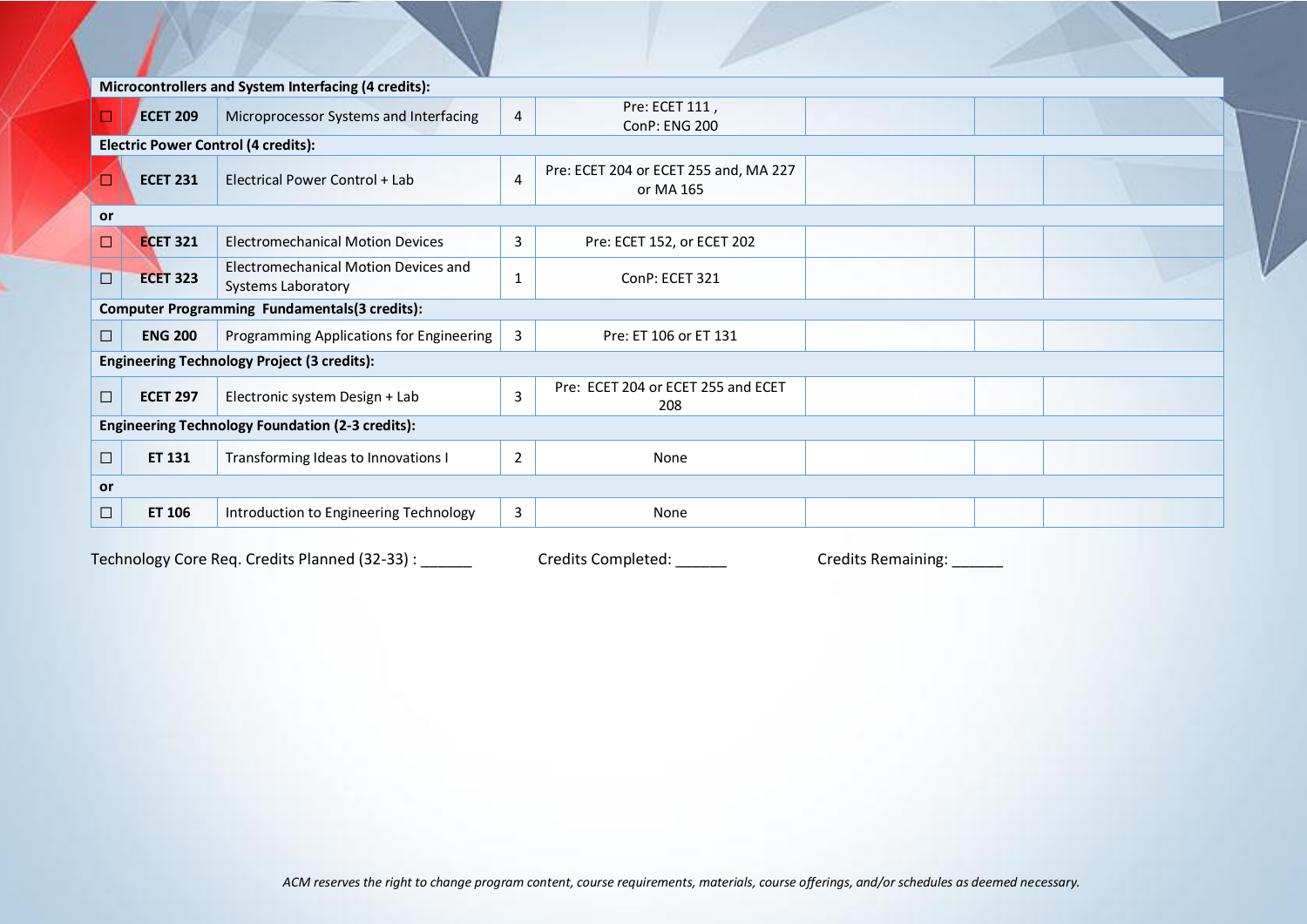## **Mathematics and Science Requirements (12 - 13 credits)**

## **Quantitative Reasoning (8 – 9 credits):**

|                                         | <b>Course</b><br>Code | <b>Course Title</b>               | $CR$ | Pre-Req, ConP                                               | <b>Other Information</b>  | <b>Term</b> | <b>Comments</b> |
|-----------------------------------------|-----------------------|-----------------------------------|------|-------------------------------------------------------------|---------------------------|-------------|-----------------|
| $\Box$                                  | <b>MA 159</b>         | Precalculus                       | 5    | None                                                        |                           |             |                 |
| □                                       | <b>MA 227</b>         | Calculus for Technology I         | 4    | Pre: Placement Test or MA 158 or MA 159<br>or MAT 110       |                           |             |                 |
| <sub>or</sub>                           |                       |                                   |      |                                                             |                           |             |                 |
| $\Box$                                  | <b>MA 165</b>         | Analytic Geometry and Calculus I  | 4    | Pre: Placement Test or Pre: MA 158, or MAT<br>110 or MA 159 |                           |             |                 |
| $\Box$                                  | <b>MA 166</b>         | Analytic Geometry and Calculus II | 4    | Pre: MA 165 or MA 227                                       |                           |             |                 |
| Quantitative Reasoning Credits Planned: |                       |                                   |      | <b>Credits Completed:</b>                                   | <b>Credits Remaining:</b> |             |                 |

# **Scientific Ways of Knowing (4 credits):**

|                                             | <b>Course</b><br>Code                        | <b>Course Title</b> | $CR$                               | Pre-Reg, ConP             | <b>Other Information</b> | <u>Term</u> | <b>Comments</b> |
|---------------------------------------------|----------------------------------------------|---------------------|------------------------------------|---------------------------|--------------------------|-------------|-----------------|
| Г                                           | <b>Modern Mechanics</b><br><b>PHYS 218</b>   | 4                   | Pre: MA 159 or MA 161 or MA 223 or |                           |                          |             |                 |
|                                             |                                              |                     |                                    | ConP: MA 165 or MA 227    |                          |             |                 |
| or                                          |                                              |                     |                                    |                           |                          |             |                 |
| $\Box$                                      | <b>General Chemistry I</b><br><b>CHM 115</b> | 4                   | ConP: MA 159                       |                           |                          |             |                 |
|                                             |                                              |                     | MA 165 or MA 227                   |                           |                          |             |                 |
| Scientific Ways of Knowing Credits Planned: |                                              |                     | Credits Completed:                 | <b>Credits Remaining:</b> |                          |             |                 |